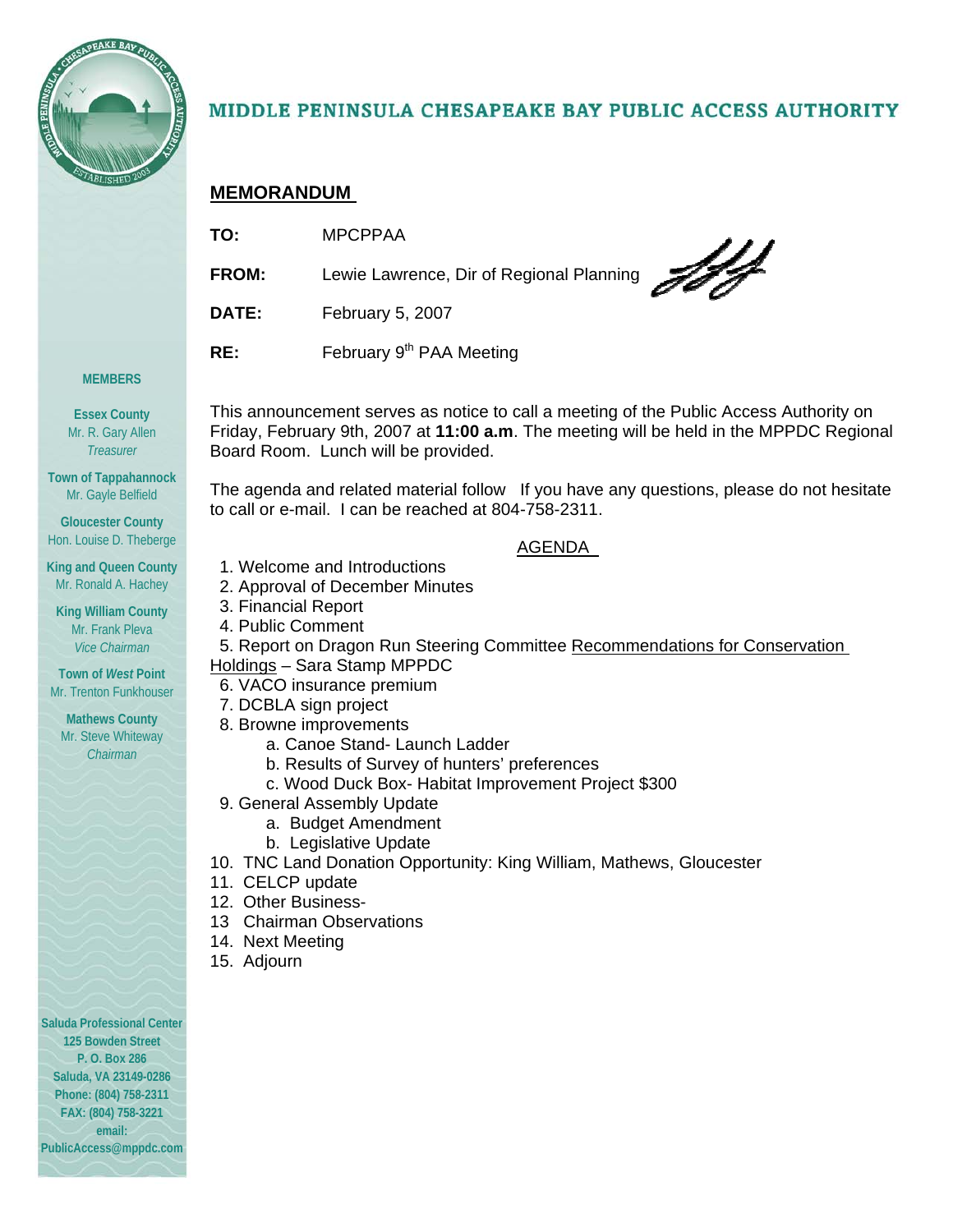#### **MIDDLE PENINSULA CHESAPEAKE BAY PUBLIC ACCESS AUTHORITY MINUTES**

#### **December 8, 2006 Middle Peninsula Planning District Commission, Saluda, VA and Lowery's Restaurant, Tappahannock, VA (Joint Meeting with Northern Neck PAA)**

#### **1. Welcome and Introductions (Saluda, VA)**

The Middle Peninsula Chesapeake Bay Public Access Authority held its meeting both in the Middle Peninsula Planning District Commission Board Room in Saluda, Virginia at 11:00am and at Lowery's Restaurant in Tappahannock, VA at 12:30pm on December 8, 2006.

Chairman Whiteway called the meeting to order. Members and Alternates present were Gary Allen, Essex County Administrator; Frank Pleva, King William County Administrator; Trenton Funkhouser, West Point Town Manager; Also present were Lewis Lawrence, MPCBPAA Staff; Dan Kavanagh, Director of Middle Peninsula Planning District Commission (MPPDC); and Sara Stamp, Special Area Management Plan (SAMP) Director of MPPDC.

#### **2. Gloucester Shenk Acquisition**

Mr. Lawrence outlined the characteristics of the Shenk property, a 14-acre waterfront parcel that was gifted to the PAA by J. Donald and Jewell Shenk. Mr. Lawrence also explained the "Resolution of the Board of Directors of the MPCBPAA Authorizing Accepting Gift of Real Property…", which was drafted to permit the PAA authority to accept the Shenk Property and all future gifted parcels. Chairman Whiteway requested a motion to approve the Resolution. Mr. Allen moved that the Resolution be approved. Mr. Pleva seconded the motion. Motion carried by unanimous vote.

#### **3. Adjournment to Tappahannock**

Chairman Whiteway requested a motion to adjourn the meeting to Tappahannock for a joint meeting of the Northern Neck PAA and the MPCBPAA. Mr. Funkhouser moved that the meeting be adjourned to Tappahannock. Mr. Pleva seconded the motion. Motion carried by unanimous vote.

#### **4. Welcome and Introductions (Tappahannock, VA)**

Chairman Whiteway called the meeting to order. Members and Alternates present from the MPCBPAA were Gary Allen, Essex County Administrator; Frank Pleva, King William County Administrator; Trenton Funkhouser, West Point Town Manager; Invited Guest from the Northern Neck Public access Authority, Delegate Harvey Morgan, John Morris, Beal Davidson, Etherington & Morris, and John Catlett, Sand Anderson Marks and Miller.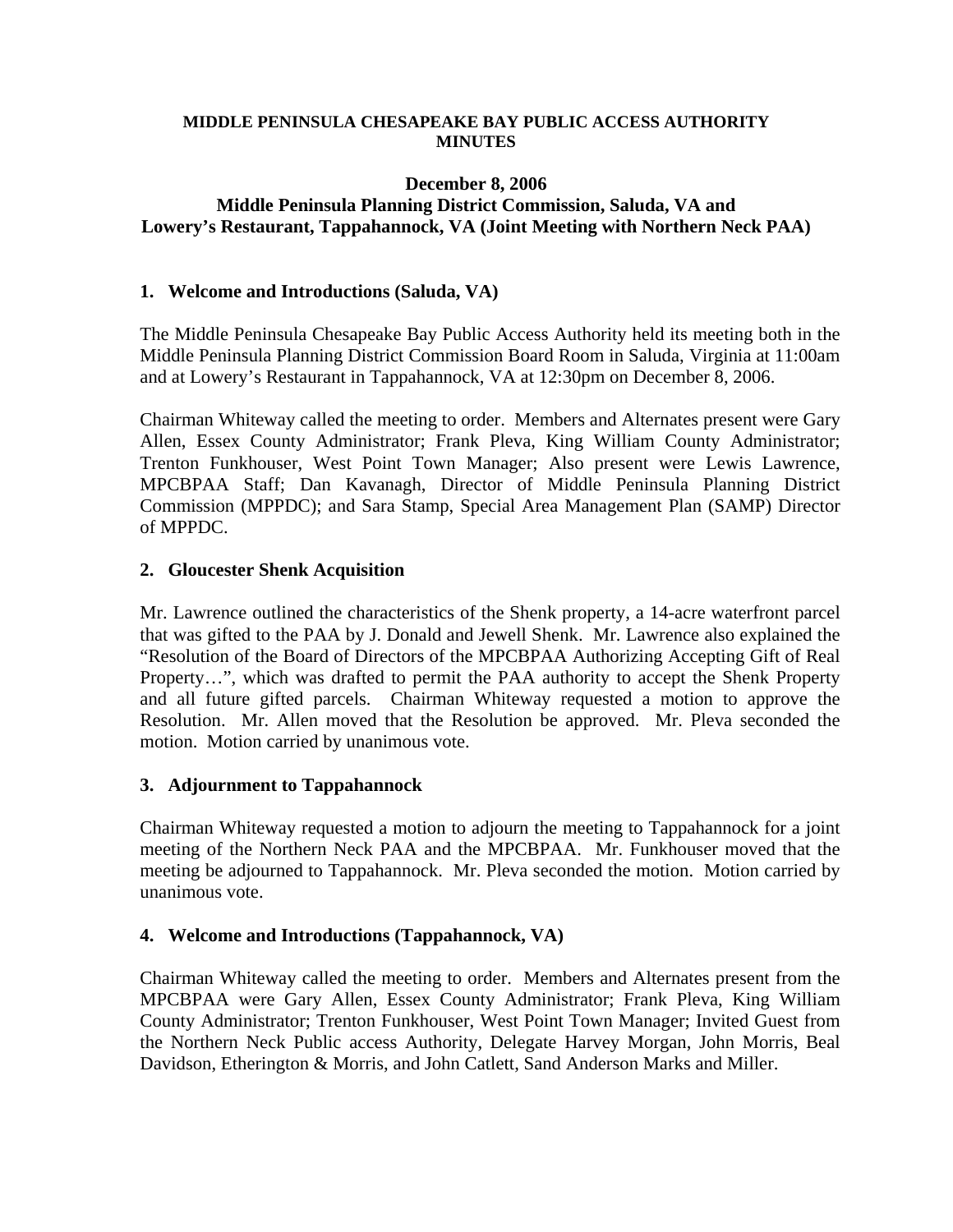Also present were Lewis Lawrence, MPCBPAA Staff; Dan Kavanagh, Director of Middle Peninsula Planning District Commission (MPPDC); and Sara Stamp, Special Area Management Plan (SAMP) Director of MPPDC.

### **5. Presentation by John Morris (Beale, Davidson, Etherington & Morris, P.C.) of findings of VDOT** *Landing and Road Ending Acquisitions* **report**

Mr. Morris reported on the process which led to the creation of the *Landing and Road Ending Acquisitions* report, complexities associated with the history of the five different landings (Roane Point, Lower Guinea, Ferry, China Ferry, and Byrd's Bridge Landing) researched for the report, specifics of the report's findings, and potential solutions to the problems with fee simple and prescriptive easement conveyance on the five properties.

Delegate Morgan offered to introduce legislation to address some of the concerns identified in the report. It was the consent of both Authorities to have Mr Morris work with Delegate Morgan and Whitman to craft legislative solutions.

Delegate Morgan agreed to introduce a budget amendment to continue financial support of the Authorities.

It was requested that there be future joint meetings between the NNPAA and MPCBPAA.

### **6. Adjourn**

Chairman Whiteway requested a motion that the meeting be adjourned. Mr. Funkhouser moved that the motion be approved; Mr. Pleva seconded the motion. Meeting was adjourned.

Steve Whiteway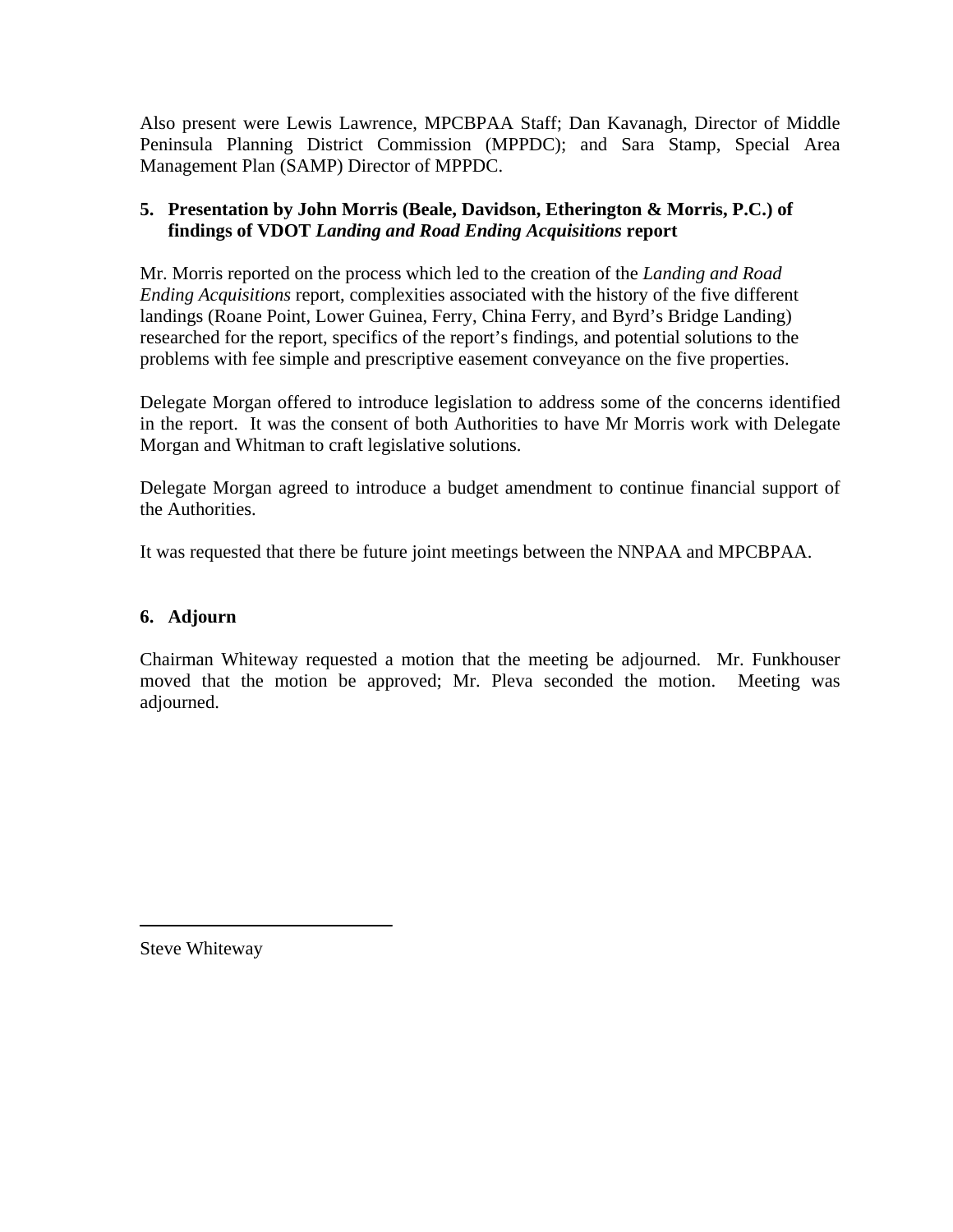# **Revenue and Expenditure Report by Element**

| <b>Middle Peninsula Planning District Commission</b><br>Period 07/01/06 to 01/31/07 |                                       |               |                   |                                              |            | Run Date:<br>Run Time:<br>Page $-1$ of 1 | 02/05/2007<br>$3:06:06 \text{ pm}$ |       |
|-------------------------------------------------------------------------------------|---------------------------------------|---------------|-------------------|----------------------------------------------|------------|------------------------------------------|------------------------------------|-------|
|                                                                                     | 32001 PAA Administration              |               |                   | <b>Project Period</b> 7/31/2004 to 6/30/2010 |            |                                          |                                    |       |
|                                                                                     | <b>Element Code &amp; Description</b> | <b>Budget</b> | <b>Prior Year</b> | Current                                      | <b>YTD</b> | <b>Proj Tot</b>                          | Un/Ovr                             | % Bud |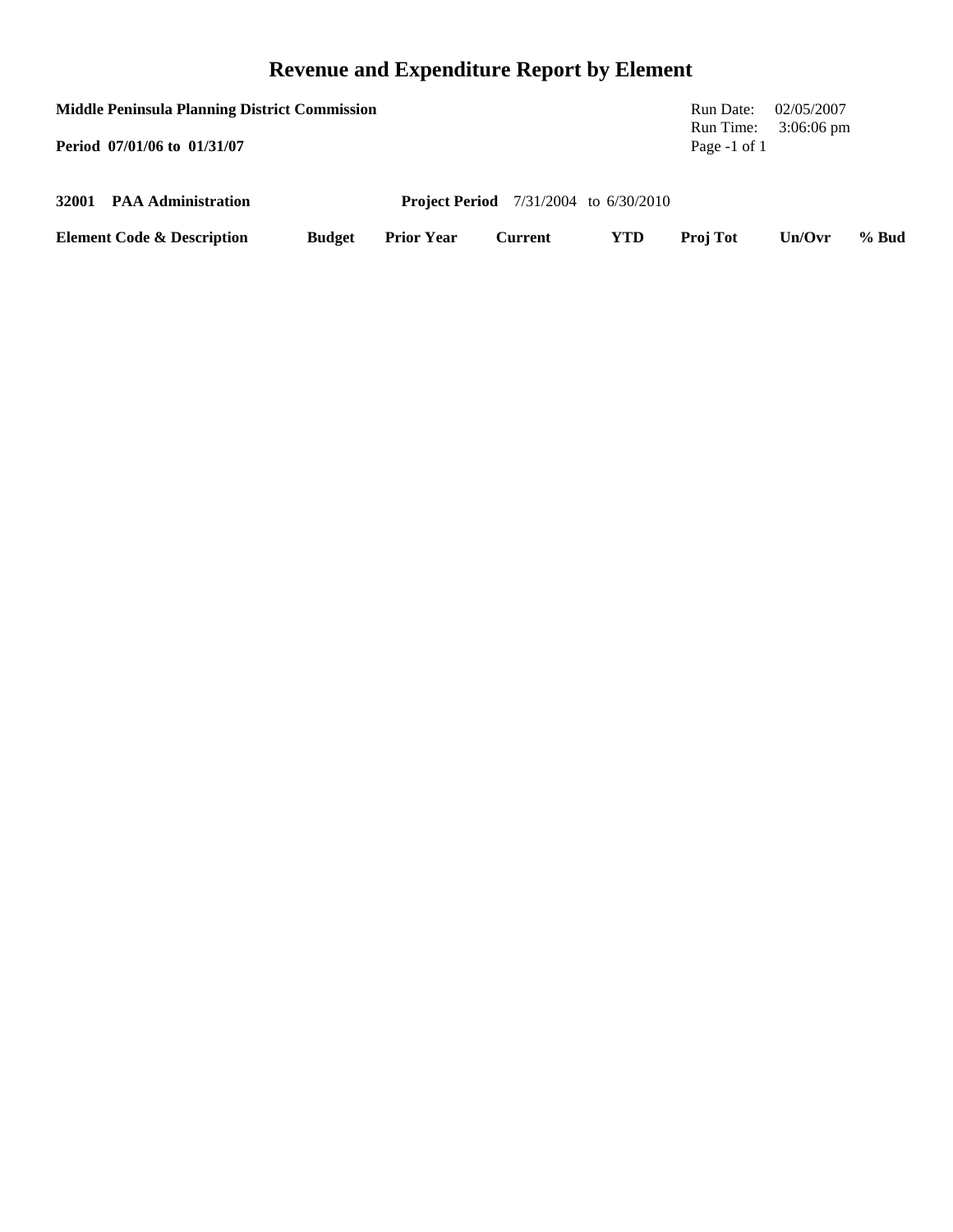# **Revenue and Expenditure Report by Element**

| <b>Middle Peninsula Planning District Commission</b><br>Period 07/01/06 to 01/31/07 |                   |                   |                          | Run Date:<br>Run Time:<br>Page -1 of 1       | 02/05/2007<br>$3:06:06$ pm |                   |                                   |
|-------------------------------------------------------------------------------------|-------------------|-------------------|--------------------------|----------------------------------------------|----------------------------|-------------------|-----------------------------------|
| 32001<br><b>PAA Administration</b>                                                  |                   |                   |                          | <b>Project Period</b> 7/31/2004 to 6/30/2010 |                            |                   |                                   |
| <b>Element Code &amp; Description</b>                                               | <b>Budget</b>     | <b>Prior Year</b> | <b>Current</b>           | <b>YTD</b>                                   | Proj Tot                   | Un/Ovr            | $%$ Bud                           |
| <b>Revenues</b>                                                                     |                   |                   |                          |                                              |                            |                   |                                   |
| 41900 VDHR                                                                          | 20,000.00         | 0.00              | 0.00                     | 20,000.00                                    | 20,000.00                  |                   | 0.00 100.00%                      |
| Revenues                                                                            | 20,000.00         | 0.00              | 0.00                     | 20,000.00                                    | 20,000.00                  |                   | 0.00 100.00%                      |
| Balance:<br>320010 Brown Tract Management                                           | 20,000.00         | 0.00              | 0.00                     | 20,000.00                                    | 20,000.00                  |                   |                                   |
| <b>Revenues</b>                                                                     |                   |                   |                          |                                              |                            |                   |                                   |
| 44010 MPLT/BFI Award                                                                | 37,500.00         | 19,894.75         | 0.00                     | 17,605.25                                    | 37,500.00                  |                   | 0.00 100.00%                      |
| 44900 Miscellaneous Income                                                          | 1,661.00          | 1,661.00          | 0.00                     | 0.00                                         | 1,661.00                   |                   | 0.00 100.00%                      |
| Revenues                                                                            | 39,161.00         | 21,555.75         | 0.00                     | 17,605.25                                    | 39,161.00                  |                   | 0.00 100.00%                      |
| <b>Expenses</b>                                                                     |                   |                   |                          |                                              |                            |                   |                                   |
| 53400 Office Supplies                                                               | 0.00              | 0.00              | 0.00                     | 204.06                                       | 204.06                     | $-204.06$ 0.00%   |                                   |
| 53500 Meeting Supplies                                                              | 0.00              | 0.00              | $-151.05$                | 0.00                                         | 0.00                       |                   | $0.00\ 0.00\%$                    |
| 54500 Lodging/ Staff Expense                                                        | 0.00              | 686.65            | $-22.50$                 | $-686.65$                                    | 0.00                       |                   | $0.00\ 0.00\%$                    |
| 54900 Travel Expense Other<br>55150 Subscriptions/Publication                       | 1,133.15<br>0.00  | 1,133.15<br>0.00  | 0.00<br>10.00            | 0.00<br>10.00                                | 1,133.15<br>10.00          |                   | 0.00 100.00%<br>$-10.00$ $0.00\%$ |
| 55200 Workshops                                                                     | 0.00              | 0.00              | $-345.00$                | 0.00                                         | 0.00                       |                   | $0.00\ 0.00\%$                    |
| 56300 Legal Services                                                                | 0.00              | 0.00              | $-1,346.37$              | 1,625.00                                     | 1,625.00                   | $-1,625.00$ 0.00% |                                   |
| 56400 Consulting/Contractural S                                                     | 16,937.55         | 500.00            | 0.00                     | 2,225.00                                     | 2,725.00                   | 14,212.55 16.09%  |                                   |
| 56600 Construction                                                                  | 15,732.95         | 15,732.95         | 0.00                     | 686.71                                       | 16,419.66                  |                   | -686.71 104.36%                   |
| 57400 Public Officials Insurance                                                    | 4,915.00          | 3,503.00          | $-1,412.00$              | 0.00                                         | 3,503.00                   | 1,412.00 71.27%   |                                   |
| 57500 Miscellaneous Other<br>Expenses                                               | 0.00<br>38,718.65 | 0.00<br>21,555.75 | $-100.00$<br>$-3,366.92$ | 0.00<br>4,064.12                             | 0.00<br>25,619.87          | 13,098.78 66.17%  | $0.00\ 0.00\%$                    |
|                                                                                     |                   |                   |                          |                                              |                            |                   |                                   |
| Balance:<br>320011 MPDSB SAG                                                        | 442.35            | 0.00              | 3,366.92                 | 13,541.13                                    | 13,541.13                  |                   |                                   |
| <b>Revenues</b>                                                                     |                   |                   |                          |                                              |                            |                   |                                   |
| 43010 MPDSB SAG                                                                     | 5,000.00          | 5,000.00          | 0.00                     | 0.00                                         | 5,000.00                   |                   | 0.00 100.00%                      |
| Revenues                                                                            | 5,000.00          | 5,000.00          | 0.00                     | 0.00                                         | 5,000.00                   |                   | 0.00 100.00%                      |
| <b>Expenses</b>                                                                     |                   |                   |                          |                                              |                            |                   |                                   |
| 53100 Equipment                                                                     | 4,557.65          | 4,557.65          | 0.00                     | 0.00                                         | 4,557.65                   |                   | 0.00 100.00%                      |
| 56600 Construction                                                                  | 442.35            | 442.35            | 0.00                     | 0.00                                         | 442.35                     |                   | 0.00 100.00%                      |
| Expenses                                                                            | 5,000.00          | 5,000.00          | 0.00                     | 0.00                                         | 5,000.00                   |                   | 0.00 100.00%                      |
| Balance:<br>320012 FY07 PAA Administration                                          | 0.00              | 0.00              | 0.00                     | 0.00                                         | 0.00                       |                   |                                   |
|                                                                                     |                   |                   |                          |                                              |                            |                   |                                   |
| <b>Expenses</b>                                                                     |                   |                   |                          |                                              |                            |                   |                                   |
| 53400 Office Supplies                                                               | $0.00\,$          | 0.00              | 75.45                    | 75.45                                        | 75.45                      |                   | $-75.45$ 0.00%                    |